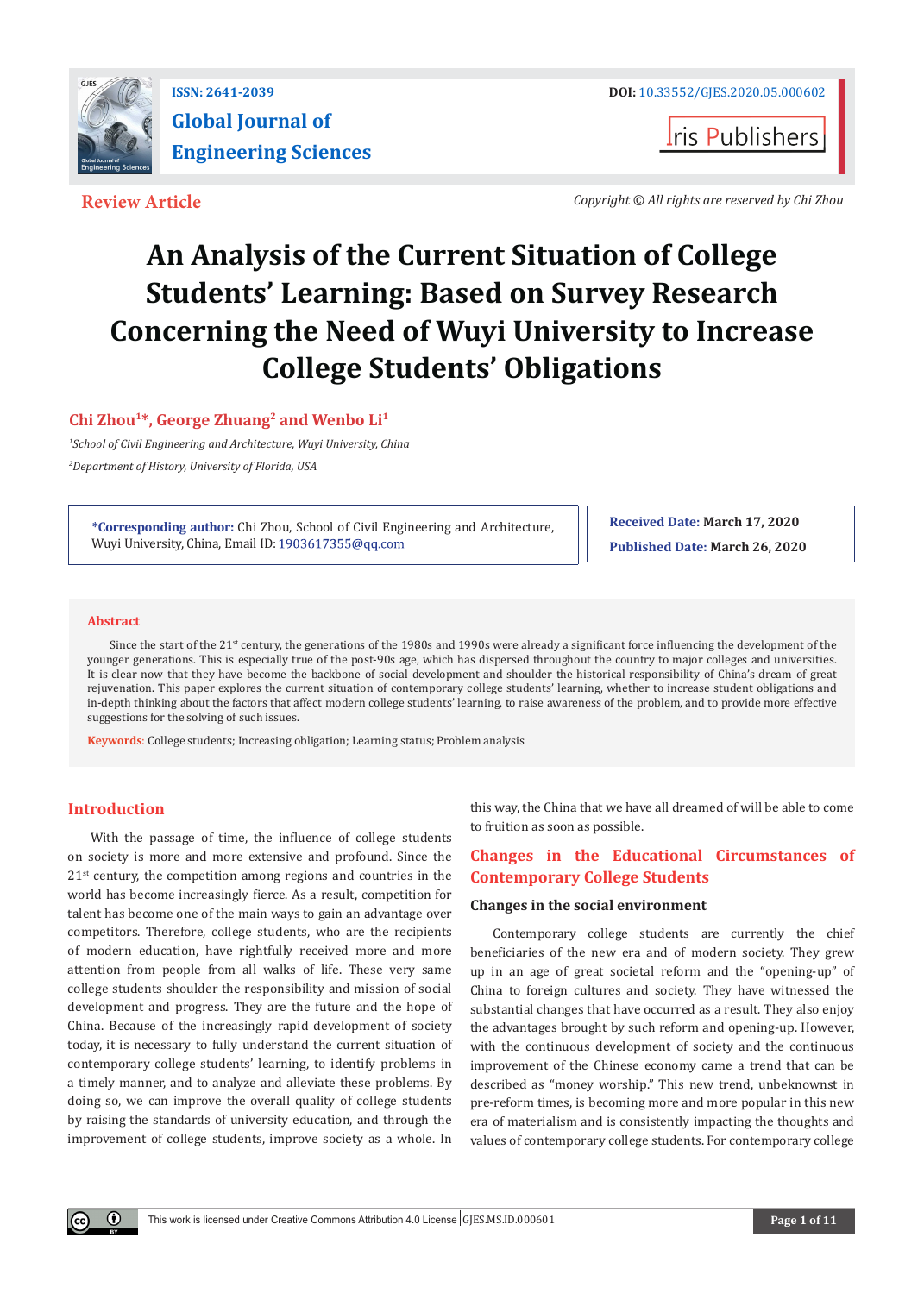students, whether they can handle all aspects of society and make effective use of their learning, to realize the advantageous position their learning puts them; this will be an altogether different kind of test.

### **Changes in college students themselves**

In the past, the generation of college students of the post-80s, who had no high-tech surroundings, little material enjoyments, and simple yet substantial childhoods, entered an era of scientific and technological progress and informational development. In this special period of the country's vigorous development, they were instilled with the lofty ideals of becoming "successors of communism," from their respective childhoods. Now compare this to the generations of the post-90s, many of whom have set their own goals. The generation of college students of the post-90s, born during the national implementation of the family planning policy, many of them grew up an only child, spoiled by parents and grandparents alike. Compared with the generation of the post-80s, they lack an ethic of hard work and a personal experience of self-struggle, resulting in an ability to combat opposition and frustration that is generally inferior to the generation of the post-80s. This results in the older generations labeling the post-90s generation as "capricious," "selfish" and even "rebellious" when they talk about them, thinking that they lack firm willpower, have no ideals or morals, and will consequently be unable to shoulder the social responsibilities of national development and progress that their forebears were tasked with.

#### **Changes in information technology**

With the rapid global rise of the Internet in the 1980s and 1990s, information technology has increasingly become an overwhelming force in our lives. How then do college students, the highly educated younger generations, stay away from the technology and services that the "Internet" has to offer? The Internet, after all, is characterized as a system consisting of vast amounts of accessible information, fast disseminating, and having an imperfect management system. As a result, it does not only provide college students with more help in learning but also spreads negative, corrupt, and backward ideas and cultures. Nowadays, the addiction of college students to the Internet is no longer a small-scale problem, but a common phenomenon in colleges and universities throughout the country. A series of events, such as playing mobile phone games in class, truancy, and playing online video games all night, have been commonplace due to widespread addiction to the Internet and its services.

#### **Changes in the employment situation**

The population of college students in the country has increased considerably, and the problem of employment caused by it is selfevident. There is a serious imbalance between the number of employable college students and the positions available for them to take. The more college-educated individuals there are, the greater the competition for employment there will be. This will put a great many life pressures on newly graduated college students, about to enter the workforce. Many colleges and universities recognize this problem. Consequently, they encourage college students to learn and cultivate relevant skills, so that they can be better prepared for

their entrance into the workforce and into society. However, if we only pay attention to the employment rate with the sole objective of achieving a specific statistical goal, we will undoubtedly move students to feelings of recalcitrance and ultimately lead to students' loss of interest in learning.

# **The Current State of College Students Learning**

# **Learning is disoriented and lacks motivation**

Today's college students lack motivation and a genuine desire for knowledge and are becoming more and more infatuated with their smartphones. With the rapid spread of the Internet, the generation of the post-90s has become almost zombified, constantly checking their smartphones with heads bowed low. This has become a common trend throughout college and university campuses. Taken as a homogenous group, the behaviors of these bow-headed "zombies" pose risks not only to their individual physical and mental health but also to their abilities to learn and communicate effectively. It is interesting to note that, in a way while bowing their heads to their mobile devices, these students are at the same time yielding to the fruits of their own learnings. The famous German philosopher Kant once said, "Living without goals is like sailing without a compass." The lack of goals in learning means that learning has lost its general direction, and it is not clear what it is for and how to discuss the benefits of "true" learning.

#### **Lack of thinking and innovation in learning**

Contemporary college students lack study arrangements of their own as well as personal plans for learning. More often than not, they simply review what they have learned prior to each examination, according to strictly to the scope of what will be covered on the test. This kind of "cramming education" is not uncommon on contemporary university campuses. Students have merely become recipients of knowledge, abiding strictly to the teachings of professors, unable to explore and apply their teachings any deeper than the way they have been taught how. To put it another way, in today's climate of learning, knowledge itself has become a widely recognized truth that has already been explored through and through by predecessors, and the responsibilities of students are simply to memorize and apply these truths. However, what we really need to do is to innovate based on a deeper and deeper understanding of the knowledge taught. Innovation and deep, abstract thinking are the true purposes of the cultivation of knowledge. It is clear by the lackluster innovative performance of college students that we have lost sight of this truth.

# **Laziness and recalcitrance in study**

University is not only a place for college students to attain knowledge. It also serves as a valuable platform for the cultivation of their abilities and the quality of these abilities. Today the phenomenons of uncultured and uneducated people becoming fiscally rich and of the "wealthy second generation" have become very prevalent in society. On face value, these results of these highly visible phenomena have become strong evidence for a theory that reading is useless. This undoubtedly shakes the confidence of college students in their learnings, causing some college students to reevaluate their life values, even some to redefine the realization of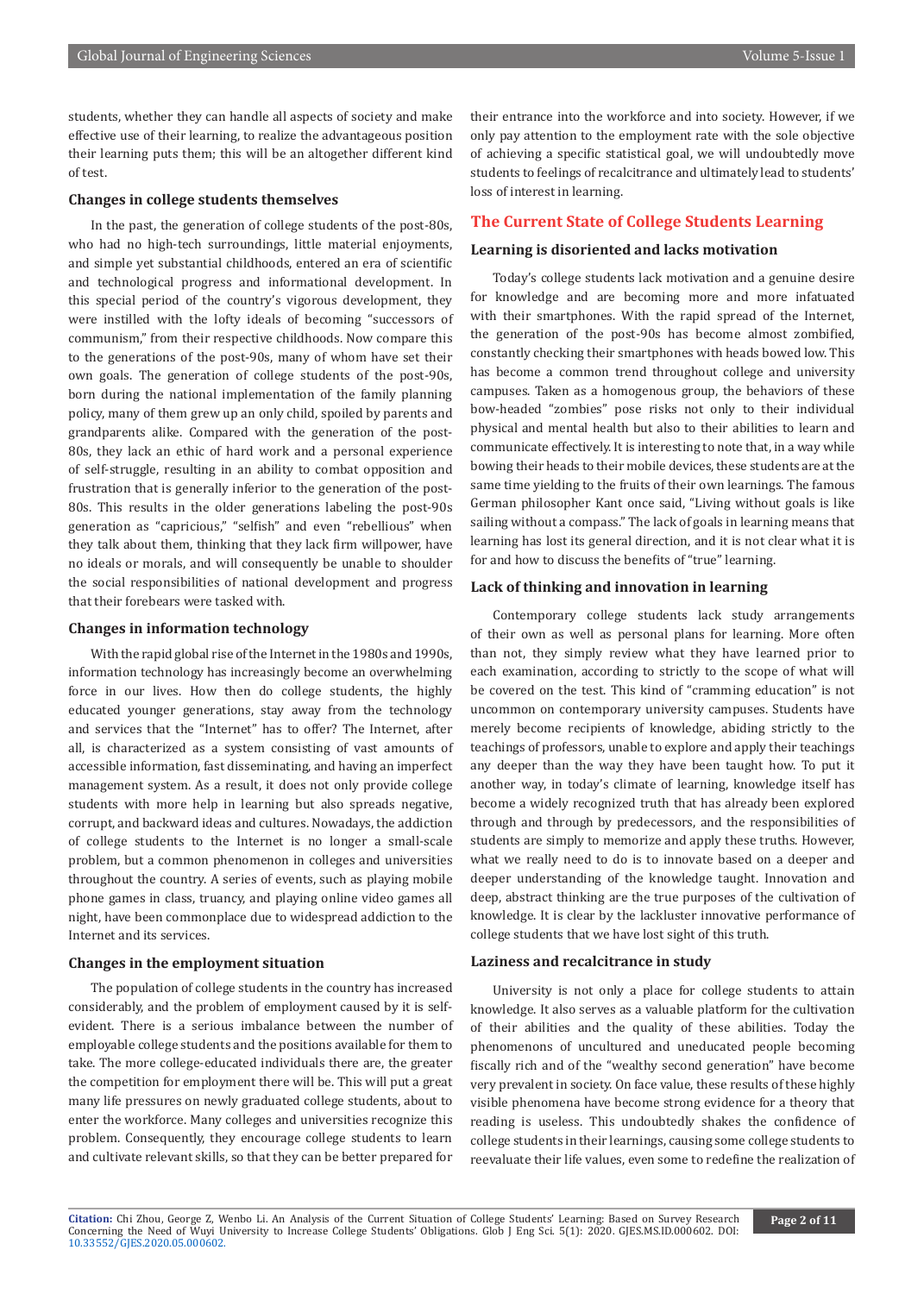life values and goals in terms of materialistic and fiscal wealth. But in the end, learning is and will always be the most important thing for college students. To lag behind others in learning means to lag behind others in market competitiveness. It is common knowledge that even in this era of new theories, new technologies, and new achievements, the truth that the people lagging behind their peers will be pushed out by their peers, of jobs, of relationships, of fulfilling lives, is the same for college students. The cultivation of truly talented individuals with extensive self-knowledge and self-learning abilities necessitates that they learn to overcome the state of mind that learning is full of anger and frustration. They must learn how to calm themselves down in order to learn healthy practices, master useful skills, and improve the overall qualities that will benefit them not only in the classroom and in the workforce, but throughout their lives.

# **Opinions on Whether University Students Require Increased Academic Pressures**

The phenomenon is known in China as "happy middle school life, happy university life" has changed drastically in today's educational setting. I believe that many students in middle school have heard the teacher say: "Study hard now. You will be free to do what you want in a college." True to the words that have been taught by their middle school teachers, many college students attending university focus only on eating, sleeping, and playing video (or otherwise) games. Doing so, they waste their time. They believe that upon entering university, that they have "made it." They only seek to study enough to pass their examinations at the academic level and are consequently not interested in pursuing knowledge to a much deeper and more profound level. In this regard, we conducted a series of surveys at Wuyi University.

# **Analysis of the views on academic pressure of Wuyi University students based on a sample group of university students**

Our survey is mainly on students' opinions regarding the policy of increasing the academic pressures of college students at Wuyi University. The questionnaire was filled out by 163 people, 156 them currently students at the university. Among them, first-year students, sophomores, and juniors accounted for the vast majority of the students surveyed, with half of whom were majoring in engineering, and the rest is mainly majoring in sciences and the liberal arts (findings reviewed below).

According to Figure 1 and Figure 2, 52.76% of the students had little understanding of the policy to increase the academic workload of college students. All they really knew is that they have heard about it from the teachers and from fellow students. For all intents and purposes, they know very little about the actual purposes of and reasoning behind the policy. This demonstrates that either 52.76% of students were broadly unaware or willfully ignorant of the policies students are subject to at Wuyi University or that this specific policy and the way that it will be implemented are not very clear to students. Also of note, 28.83% of students have no understanding whatsoever of the relevant policies in regard to the governance of college students. Some students asked what the policy of increasing academic pressures for college students entails. These groups of the students surveyed, too, have little understanding of this policy. Contrarily, only 18.4% of students surveyed have a clear understanding of what it means to increase academics pressure on college students and have a very clear personal view on the matter.

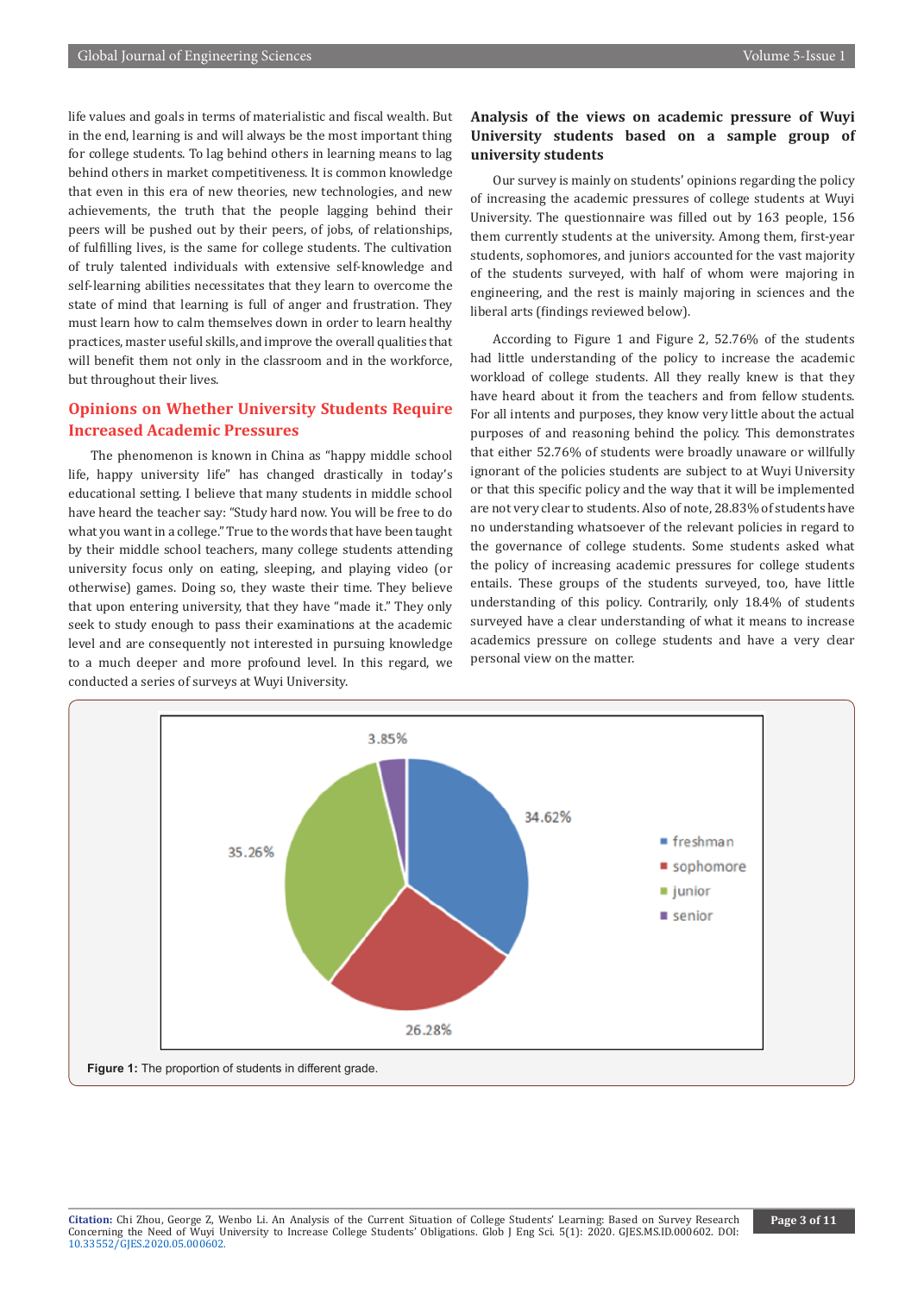

According to Figure 3, 54.6% of students surveyed thought that their current workloads were acceptable and refused to take unnecessary courses. On the other hand, 40.49% of students surveyed thought that their current coursework was already a heavy burden and that there should not be an increase in workload for college students. According to statistical interviews completed in person, the vast majority of engineering students thought that workload burdens were already heavy, while students majoring in the liberal arts and sciences thought the current workload was acceptable. Lastly, only 4.91% of students surveyed thought their current workloads were relatively light, and that the policy to increase student's academic pressures should be implemented.



According to Figure 4, the academic pressures of college comes the number of courses students take in any given semester. 60.49% of students thought that the bulk of the academic pressures came from the amount of assigned homework to them. The number of courses students take is comparatively more than they would have taken in middle and high school, and of course, the amount of homework assigned to college students will also be comparatively more than in primary and secondary schools. According to our Research, most of those surveyed actually thought that pressures mainly came from the dual pressures of graduation and employment; this group accounted for 76.54% and 74.69%, respectively, of those

surveyed. It is natural that students' graduation becomes more and more difficult over time, owing not strictly to graduation requirements, but rather to the actions and attitudes of students themselves. Many choose not to work hard. As a result, many students find it more and more difficult to graduate from university. The pressure of finding employment after graduation is also very significant. We found that 59.26% of students thought that the pressures exerted upon them came not from an academic source at all rather that they came mainly from psychological pressures. (Figure 5) Additionally, 34.57% of the students thought that pressures mainly came from extracurricular activities and college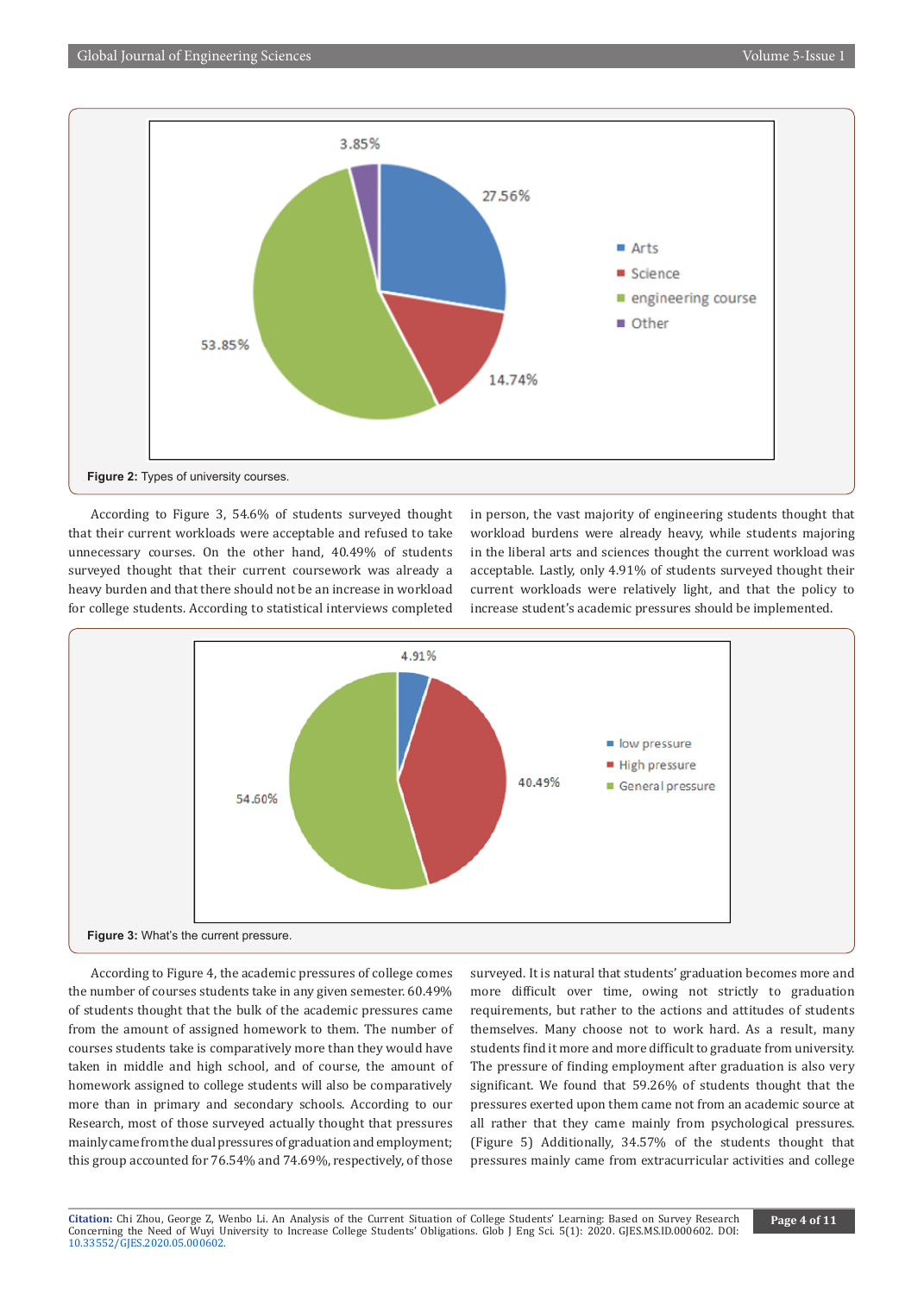life. There will always be various organizations and activities for college students to attend to, more so now that they are "free to do what they want." However, attempting to undertake too many activities can make one feel under great pressure to fulfill extracurricular obligations. Finally, 8.08% of students surveyed thought that the main source of pressures for college students came from the need to complete credits, economic hardships, instructors, research work, external physical stressors, and social and other stressors. According to the above data analysis, 30.13% of students hand in at least three-course assignments a week, depending on the difficulty of the course. According to students surveyed, there were many assignments that must be completed weekly. Of the students surveyed, 22.44% needed to hand in at least two-course assignments a week, which most of the students think is reasonable, while 33.34% of the students needed to hand in four or five-course assignments. There were a lot of students, many of whom say that the latter, having to complete four to five assignments a week, is very difficult. Those surveyed with this heavy workload state that their daily routines consist almost solely of going to class and working on homework after going to class. Only 7.69% of those surveyed are required only to turn in at least one-course assignment a week, which they find is relatively easy to do. These students find that they have a lot of free time. Additionally, 6.41% of students surveyed say they are required to hand in homework weekly for every class that they take. This is significant because some of these students are taking up to nine classes! Some surveyed students also said that they do not necessarily have any homework to turn in on a weekly basis, but that they find group work and lectures move at a fast pace for them. So how long exactly does it take the average student to finish all the homework assigned to them? According to Figure 6, 35.26% thought they could finish in 3 hours. Less, 14.74% stood the students that claimed they usually finished their work for the week within 2 hours, and 6.41% of students said they could finish all their assigned work for the week in 1 hour. However, in great contrast to the above-discussed students, 42.95% of students surveyed answered that it generally takes them more than 15 hours, some even 20 hours to finish their assigned work for the week. Because of the great variety of answers, the average time that students finished their weekly assignments is rather unclear. In short, some students replied that they have to work on homework all week long to get through their weekly assignments due to the difficulty as well as the quantity of the work assigned, while others said that their workload was relatively light and that they could finish their work with much time to spare. According to Figure 7, 83.33% thought that they felt pressure when taking core courses. The correlation between core courses and respective majors is generally strong, and learning more in-depth. Compared with other courses, they will inevitably be more difficult. The homework assigned in these classes is also difficult and numerous. Instructors of these core courses also lecture at a very fast pace. As a result, the burden that these courses put on students is very heavy, indeed. In addition to the pressures exerted upon students by specialty courses, 35.8% of students surveyed thought that the bulk of the

pressures came from foundational "pre-requisite" courses. This is due to the fact that the theoretical nature of pre-requisite courses is strong and, therefore, difficult for many students to understand. Additionally, 23.46% thought that the pressures came from elective courses. Although elective courses are relatively simple and straightforward in nature, students are required to take a certain number of credits to graduate. Some of the elective courses that students take solely to make up credit hours are cumbersome and difficult to pass. Of those surveyed, another 22.22% of students thought that the pressures they experience come from general education courses. The forms that general education courses can take are very diverse. Some are taught using video or slideshows, other research work, or research papers, which can take a lot of time. Should a policy of increasing academics pressures for college students be implemented? To put this in perspective, 46.91% of students surveyed supported a policy to increase academic pressure on college students. They thought that the university life of many college students was too self-indulgent and relaxed. They thought that the quality of the pressures that college students face should be improved as well. Students were quick to point out that some core courses were too abstract, and that college students were made to push through these inane courses, which led to student recalcitrance in learning. Students, they said, should be pressured in specific and productive ways. It is just this targeted, "productive pressure" that will push students to become better versions of themselves. Unsurprisingly, some students, coddled and protected from personal challenge and growth from youth, also believed that pressure was a phenomenon specific to the school, and that when they complete their studies and finally enter society, the majority of social, psychological, and work pressures would mysteriously evaporate and disappear from their lives. Increasing pressures in the short-term, therefore, could dramatically improve college students' (who have not faced like pressures before) ability to combat frustration, so by the time they complete their college postsecondary studies, they will have an idea of how to struggle, how to persevere, and how to carry on despite numerous external pressures. However, on the other hand, 67.9% of the students did not support a policy to increase the workload for college students. This group consisted mainly of engineering and science students who thought that pressures exerted on university students were already excessive and even mentioned that they hoped the university would reduce their respective workloads. (Figure 8) Other students thought that though the workload policy of students is generally good, there are still many problems. For example, selfdisciplined college students may experience greater pressures and workload. And for lazy students, there may be similar if not more homework and more academic pressures (owing to the fact that they may not complete their assignments on time), but these students may not care about their studies as much as diligent students, and so may not experience the same consequences in the same way as such students. We should give college students more control over their own time to learn to study and live independently, instead of being pushed forward linearly, policy after policy.

**Citation:** Chi Zhou, George Z, Wenbo Li. An Analysis of the Current Situation of College Students' Learning: Based on Survey Research Concerning the Need of Wuyi University to Increase College Students' Obligations. Glob J Eng Sci. 5(1): 2020. GJES.MS.ID.000602. DOI: [10.33552/GJES.2020.05.000602](http://dx.doi.org/10.33552/GJES.2020.05.000602).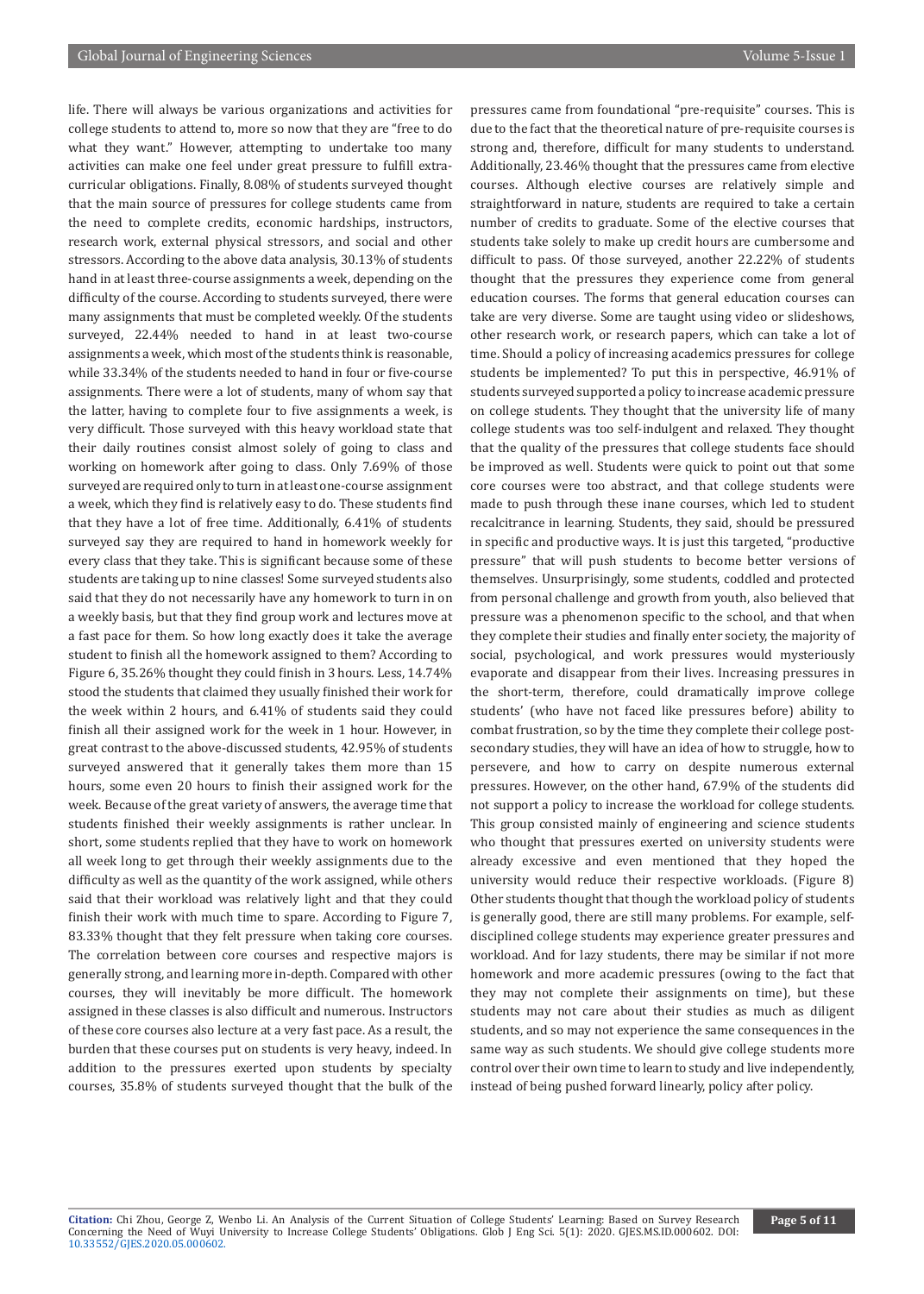





**Citation:** Chi Zhou, George Z, Wenbo Li. An Analysis of the Current Situation of College Students' Learning: Based on Survey Research Concerning the Need of Wuyi University to Increase College Students' Obligations. Glob J Eng Sci. 5(1): 2020. GJES.MS.ID.000602. DOI: [10.33552/GJES.2020.05.000602](http://dx.doi.org/10.33552/GJES.2020.05.000602).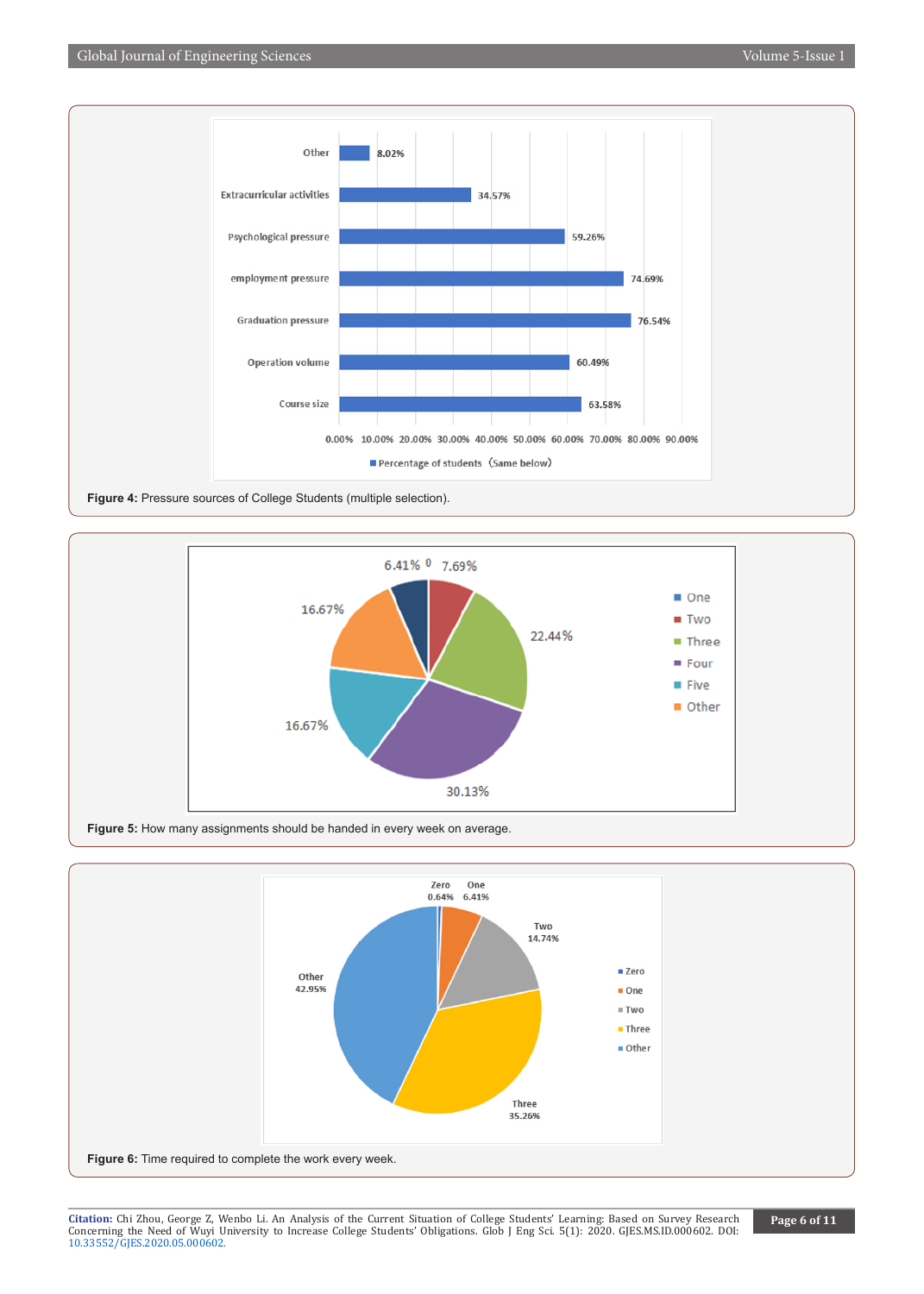

**Figure 7:** What kind of courses are heavily burdened.



In which aspects, therefore, would it be beneficial for students to see an increase in workload? According to Figure 9, 70.37% thought that core courses and professionally applicable skills should generally be more supported because life after graduation, employment especially, mostly make use of these core pieces of knowledge and skills. If a good foundation is not established in schooling, this will certainly pose a big problem to students following their graduations and entrance into the workforce. Similarly, 37.65% thought that more of an emphasis should be placed on pre-requisite courses in order to (similar to the function of core courses) lay a good foundation. This is the result in an easier time for students to learn more difficult concepts. In another significant group, 59.26% of surveyed students thought more emphasis should be placed on "practical" application-related activities such as solving real-world problems through assigned homework. After all, only when students have experience in application and have practiced it themselves, can they attain a proper understanding of

the material. Finally, another 17.9% of students thought that the best way to productively increase academic pressure on college students at Wuyi University was to simply increase the amount of homework assigned per week. According to Figure 10, 77.3% trusted teachers to increase academic pressures appropriately, by reducing the number of unnecessary courses while increasing the number of useful and interesting courses and by increasing the difficulty of courses that were previously too easy. On the other hand, 6.75% of the students thought that teachers would reduce appropriately reduce academic pressures. Also, 14.11% of the students thought that a policy increasing students' academic pressures would have no impact on teachers. According to Figure 11, 72.22% of students claimed that they were interested in promoting and strengthening ideological, conceptual, and educational innovation and entrepreneurship education. By improving upon a model or concept, a student's interest in learning can be stimulated, and efficiency can be increased as well. Of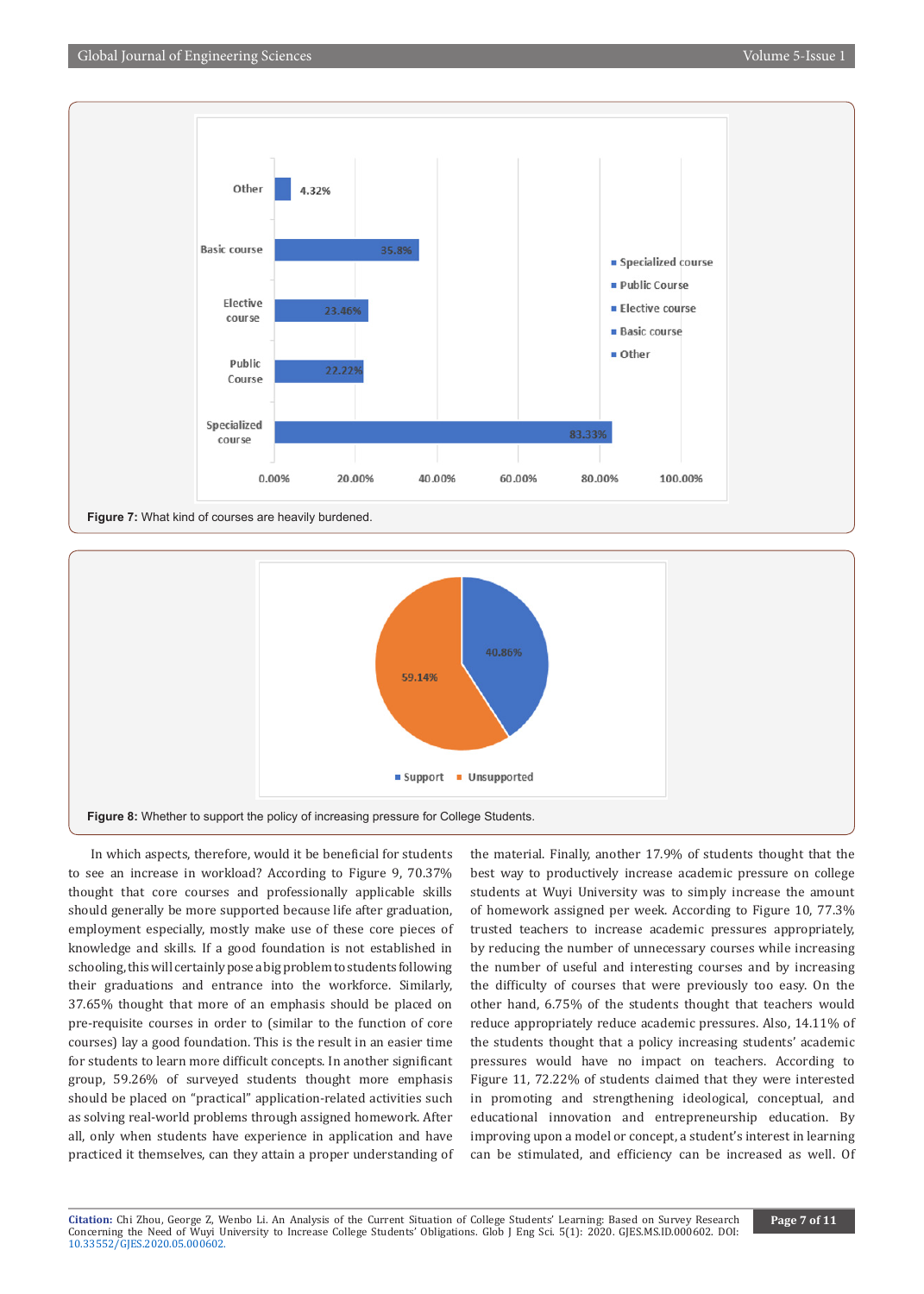surveyed, 67.28% were interested in cultivating their motivation in learning and professional interests. Of surveyed, 65.43% were interested in improving the quality of teaching and updating course content. Also, of surveyed, 34.57% were interested in improving the quality of academic challenges of college students. Another 31.48% of surveyed students were interested in improving the quality of the design of the graduation theses. Finally, 27.16% of students were interested in strengthening the process of evaluating learning (i.e., the grading system), and phasing in a system of assessment that would be more conducive to students' studies. According to Figure 12, 56.41% of the students thought that at least some of

the courses they were taking were useful and that the knowledge acquired in core courses may be more useful than that acquired in other classes. They said that some elective courses had little to no effect on their learning experience. Of those surveyed, 33.97% of students also thought that most courses had a great effect on future development. Additionally, 7.69% of the students thought that most courses had no external applications, that most of what was taught was useful only for the exams in the class. Finally, 1.92% of the students surveyed thought that most classes had no applications whatsoever or had no opinion either way.



Figure 9: What should college students' burden increase be reflected in (multiple choice).



**Citation:** Chi Zhou, George Z, Wenbo Li. An Analysis of the Current Situation of College Students' Learning: Based on Survey Research Concerning the Need of Wuyi University to Increase College Students' Obligations. Glob J Eng Sci. 5(1): 2020. GJES.MS.ID.000602. DOI: [10.33552/GJES.2020.05.000602](http://dx.doi.org/10.33552/GJES.2020.05.000602).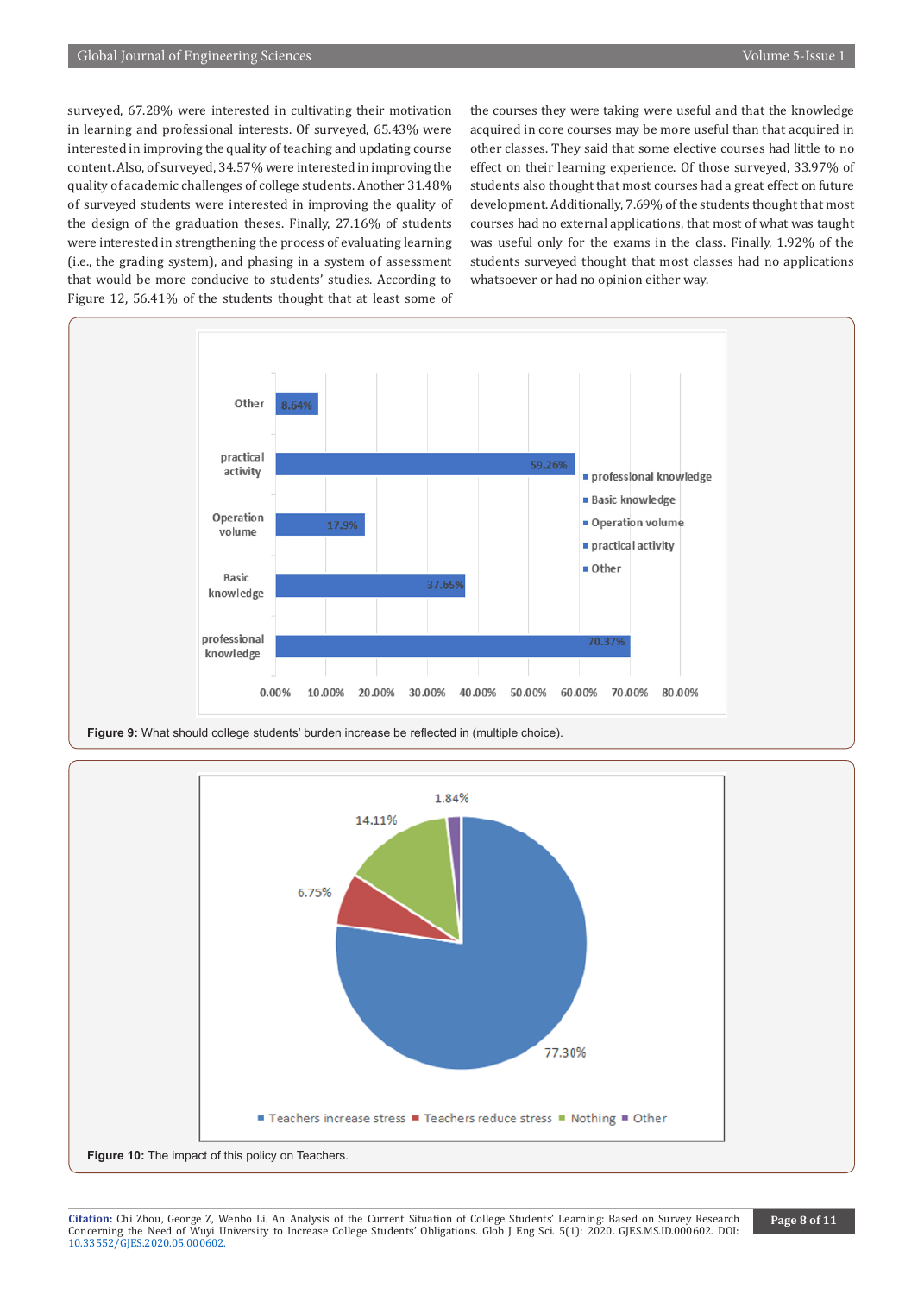

**Figure 11:** Those who are more interested in the policy of increasing students' burden (multiple selection).



# **Views and Suggestions Regarding the Increase of the Workloads of Contemporary College Students**

# **The specific implementation of an increase in students' academic pressures**

To properly increase workload on college students, we should not only discuss its benefits intellectually but must also take concrete actions. This is particularly important in the creation of exceptional courses and the elimination of unnecessary courses. Graduation requirements should be added to, and the difficulty of graduation increased, to improve the quality of students'

graduation-required theses. Our students should learn real-worldapplicable skills and useful technologies that will help them after graduation. The difficulties of life, as we know, does not end for students once they graduate.

Additionally, students should see a reasonable increase in academic workload. The increase in students' academic workload must not be a blind venture. It is, therefore, of paramount importance to carefully analyze the effects of such workload increases on students majoring in different subjects. We must not simply make idle people busy, and already busy people busier. The difference in workload and graduation requirements of different

**Citation:** Chi Zhou, George Z, Wenbo Li. An Analysis of the Current Situation of College Students' Learning: Based on Survey Research Concerning the Need of Wuyi University to Increase College Students' Obligations. Glob J Eng Sci. 5(1): 2020. GJES.MS.ID.000602. DOI: [10.33552/GJES.2020.05.000602](http://dx.doi.org/10.33552/GJES.2020.05.000602).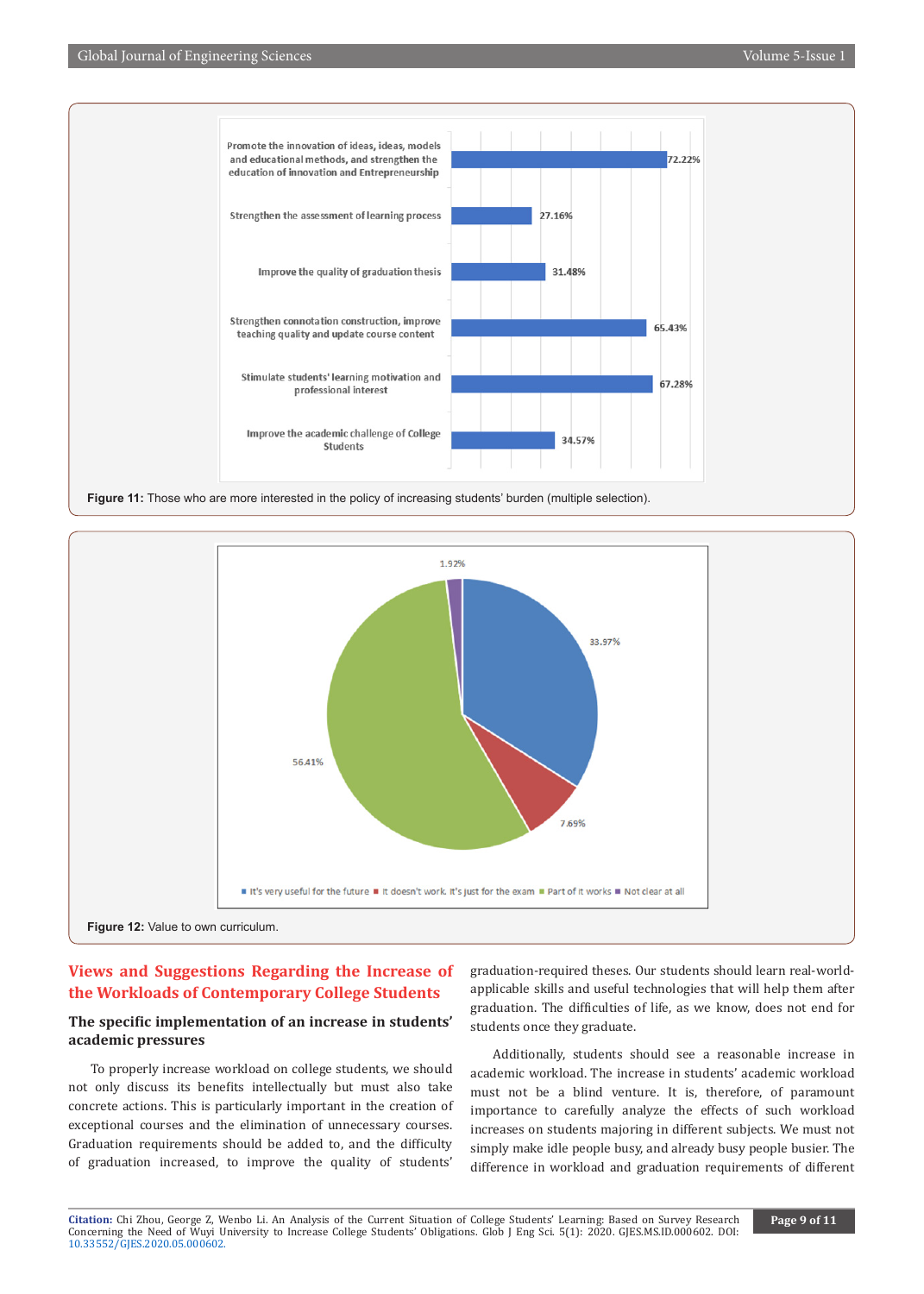majors must also be considered (as each major has often drastically different characteristics and requirements than another) to increase academic pressures for students of some majors and reduce academic pressures for others. Thus, students of different majors and specialties can reasonably develop in a more beneficial and healthy way, and in a way that will not affect the quality of the education each student receives.

#### **Return teaching to its roots**

It is necessary to increase students' academic pressures carefully and reasonably, to enhance the quality of their academic challenges (and not simply their quantity), to encourage students to self-motivate to learn, to stimulate their professional interests, to increase the difficulty of graduation, and to reflect individual students' improvements on their grade reports.

The second is to return teaching to its roots. Teachers should be guided to have a deep love for teaching, to devote themselves to teaching to the benefit of students, to research teaching such as techniques to most effectively teach pupils, and to devote themselves to teaching and educating students. Teachers should be held, first and foremost, to moral standards as the most important criterion in the evaluation of the quality of teachers. A "one-vote veto system" should also be implemented to be used in the evaluations of teachers up for promotion. We should also adhere to proper and appropriate political direction by promoting a combination of core knowledge education and ideological and political education through the amalgamation of knowledge-based systems of education, value-based systems of education, and innovation-based systems of education. Lastly, we should promote innovation in school organizations and administration. By doing all these things, we strive, through education, to realize the Chinese dream of serving and strengthening the country.

# **How to Improve the Learning Situation of Contemporary College Students**

### **Improvement at the societal level**

Society needs to provide more opportunities to meet the employment needs of college students. In contemporary society, it is an indisputable fact that it is difficult for college students to obtain employment. To a large extent, it has become the main reason some college students' have such negative attitudes toward learning. It is necessary to reverse this trend. Society must play a positive role in guiding students. There should be timely releases of the latest employment information. We should do a better job at surveying the current employment landscape to better identify employment trends, so as to facilitate college students' understanding of the latest trends and needs of society. This will allow students to adjust their developmental directions and goals. The employment situation of college students directly affects the development of higher education through peoples' perception of its value. Therefore, society also has a responsibility and an obligation to strive to develop the economy and actively adjust the industrial structure, so as to mutually benefit both the cultivation of competent workers (taking place in colleges and universities across the country) and the use of these competent workers by society [1- 5].

#### **Improvement at the teacher level**

Teachers must give more guidance to help college students learn and innovate. A responsible educator should actively try to guide college students to establish a proper outlook on life and on their values. On the premise that studying at a university is different from doing so in a middle school, teachers should give students corresponding guidance and timely help. They should provide them with feasible suggestions and effective psychological guidance so that they are prepared for the real world. In the process of educating college students, instructors should not only focus on imparting textbook knowledge, but also pay more attention to the cultivation of students' thinking and innovation abilities. The mission of universities is to cultivate the ability of students to explore their learnings, to seek the truth, and to stimulate ideas and innovation. However, the educational model of some universities is now in marked violation of this mission. Therefore, it is necessary for teachers to recognize their responsibilities and constantly stimulate students' enthusiasm to explore the truth.

# **Improvement at the student level**

Student cadres should take the lead in guiding college students as well, due to the important roles they play in the work of college students. However, we must be aware of the fact that even if the work of student cadres is excellent, it is difficult to establish a good image of them among their peers. The learning situation and attitude of student cadres have a subtle impact on the learning of other students in the class. Their serious attitude toward learning will also cultivate a conducive atmosphere for learning in the classroom. With such enthusiasm for learning that student cadres have, the learning of the whole class will be improved, and in turn, class management should be noticeably smoother. During their spare time, student cadres should make full use of their own privileged position to organize some experiences or activities for the class. Such class activities will allow students to gather together and deepen their learning experience, learning methods, academic Research, etc., through conversation and discussion. With such a platform for mutual exchange, we can more easily understand new ideas and new techniques, so as to improve students' own learning efficiency.

## **Improvement by the students themselves**

Students themselves do not want to be enterprising. Even if they have the best external conditions, it is difficult to change the current problems in their study. So that college students can improve upon their own ideas, correcting their attitudes, especially negative ones, toward learning is particularly important. In fact, it is not necessary to "work hard" to learn. It is more important to be able to accumulate experience through long-term learning and to find the most suitable method for each individual student's learning. Only through a life of continued learning can they stand out from the crowd and take the lead in the competition for jobs. Learning is not simply the acquisition of knowledge, but also the ability to find, analyze, and solve problems from different perspectives and points of view. In the long run, true innovative thinking can be cultivated. In the analysis and thinking of this paper, we can see that the autonomous learning abilities of contemporary college students are still lacking, and their abilities to explore and uncover deeper